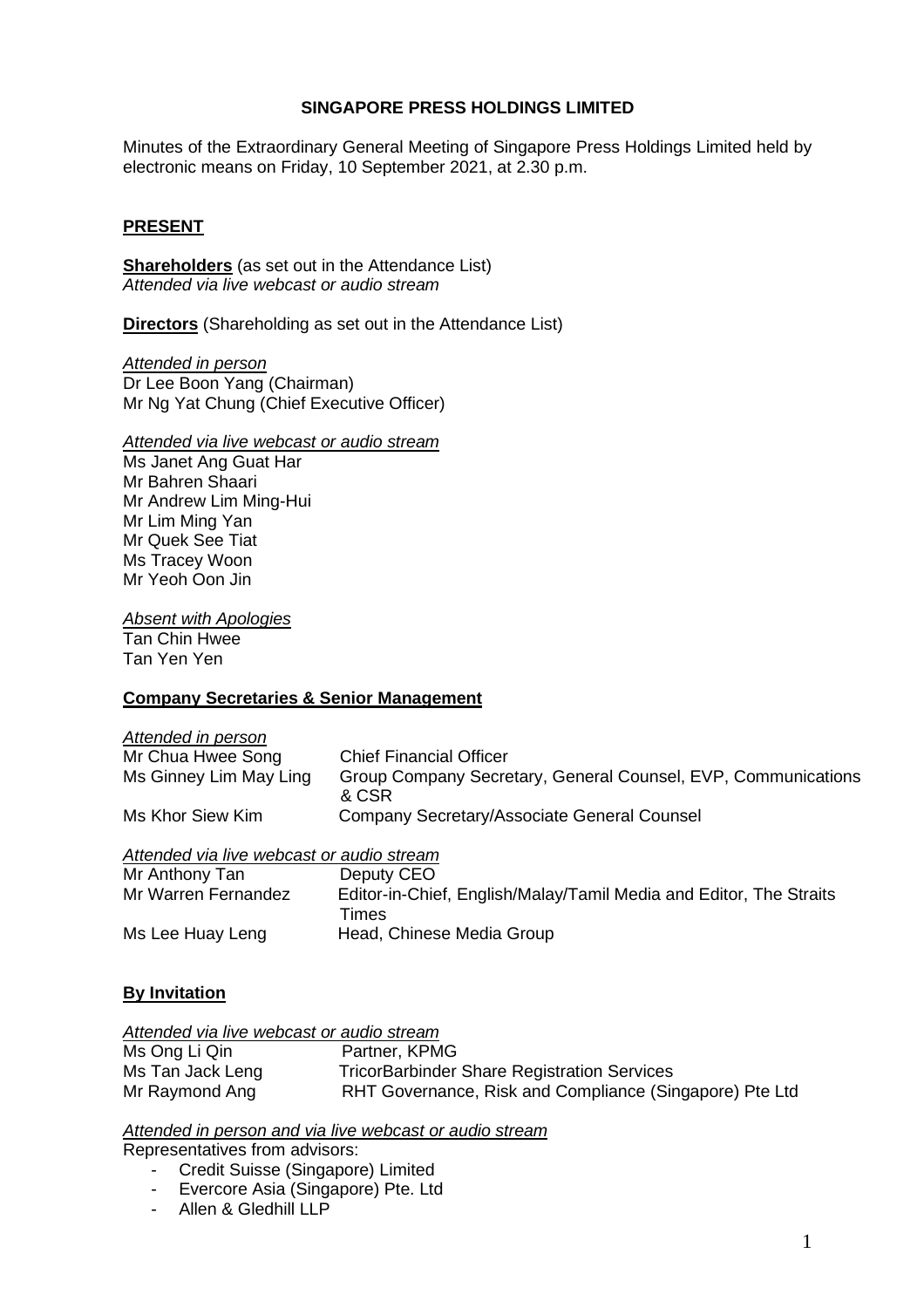## **1. WELCOME ADDRESS**

- 1.1 The Chairman welcomed shareholders to the Extraordinary General Meeting ("EGM" or "meeting") of Singapore Press Holdings Limited ("SPH" or "Company"), which has been convened to seek shareholders' approval for the proposed restructuring of the media business, and the related proposed conversion of the management shares into ordinary shares and proposed adoption of a new constitution.
- 1.2 The Chairman delivered brief opening remarks on the performance of SPH's media business, the strategic review undertaken by the Board and the proposal to transfer the media business to a company limited by guarantee and launch the media business on a new trajectory towards a more sustainable not-for-profit structure.
- 1.3 The Chairman then called the meeting to order.

## **2. QUORUM**

- 2.1 The Chairman said that due to the COVID-19 situation in Singapore, this EGM was being conducted by electronic means pursuant to the COVID-19 (Temporary Measures) (Alternative Arrangements for Meetings for Companies, Variable Capital Companies, Business Trusts, Unit Trusts and Debenture Holders) Order 2020. Shareholders who are accessing this EGM electronically will be treated as present and may be named in the attendance lists.
- 2.2 The Chairman informed the shareholders that there was sufficient quorum to constitute the meeting as required under the Company's constitution.
- 2.3 The Chairman introduced the Chief Executive Officer ("CEO") and Director, Mr Ng Yat Chung, and Mr Chua Hwee Song, Chief Financial Officer, who were present with him in the meeting room.
- 2.4 He introduced the Board members who were joining the EGM via webcast: Ms Janet Ang, Mr Bahren Shaari, Mr Andrew Lim, Mr Lim Ming Yan, Mr Quek See Tiat, Ms Tracey Woon and Mr Yeoh Oon Jin. He said that two of the Directors, Mr Tan Chin Hwee and Ms Tan Yen Yen, were unable to attend the EGM as they were on business trips overseas and had conveyed their sincere apologies for their absence.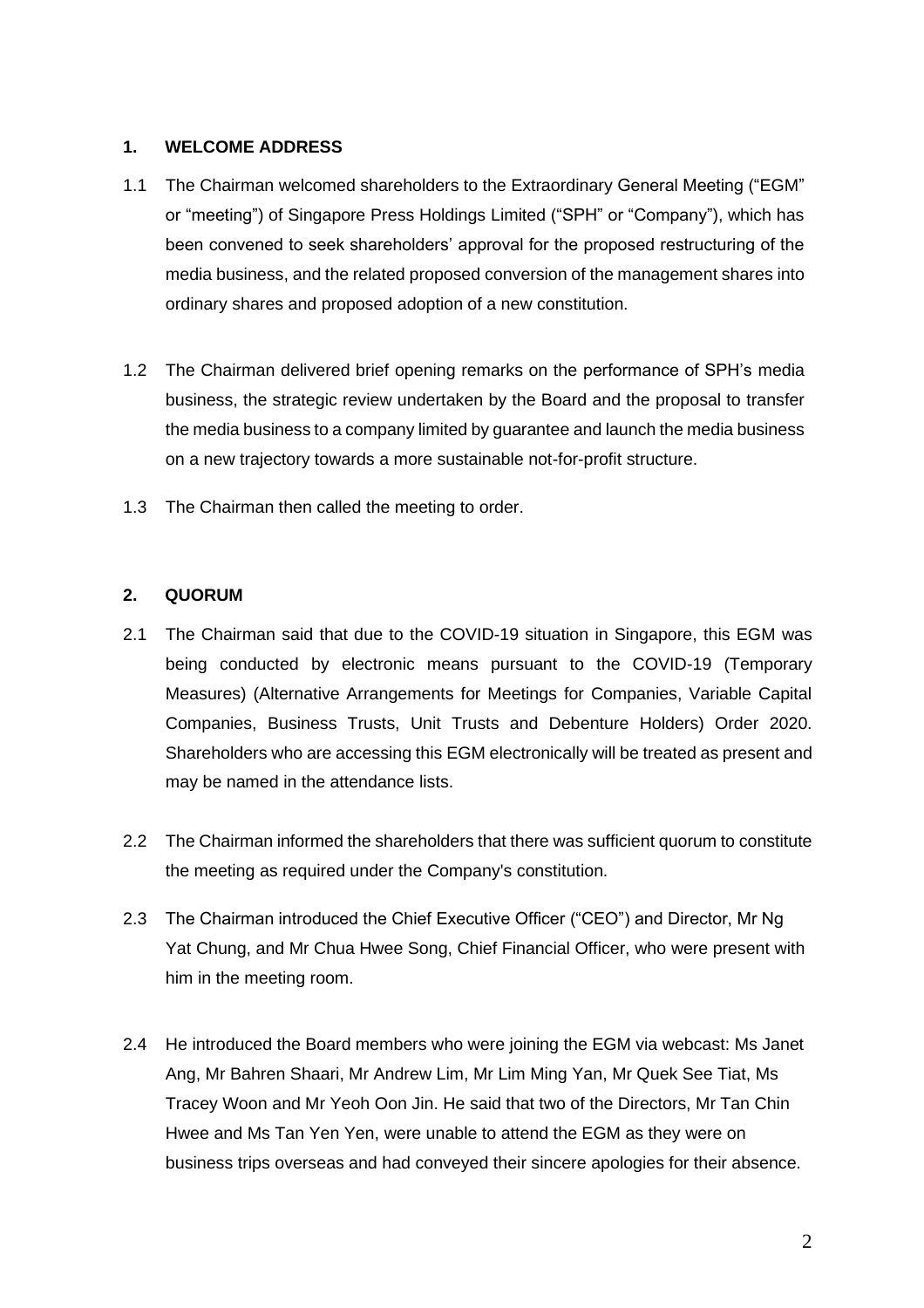- 2.5 The Chairman welcomed the following who were attending the EGM in person and via webcast:
	- a) Ms Ong Li Qin from KPMG, the Company's independent auditor;
	- b) Representatives from:
	- Credit Suisse (Singapore) Limited, financial adviser to the Company;
	- Evercore Asia (Singapore) Pte. Ltd., the financial adviser to the Board of Directors; and
	- Allen & Gledhill LLP, the Company's legal adviser.
- 2.6 The Chairman said that the Company had responded to the substantial and relevant questions on the resolutions to be proposed at the meeting which had been submitted by shareholders prior to this meeting. The questions and responses had been made available on the Company's website and on SGXNET prior to the meeting.
- 2.7 He said that shareholders may also submit substantial and relevant questions related to the resolutions to be tabled for approval at the EGM "live" during the meeting by typing in and submitting their questions through the "live" chat function via the audiovisual webcast platform. These would be addresssed during the "live" Question and Answer (Q&A) session.

#### **3. VOTING**

- 3.1 The Chairman informed the meeting that in the light of the Covid-19 situation in Singapore, there was no physical attendance by shareholders and no live voting at this EGM. He said that he had been appointed by shareholders as their proxy to vote on their behalf at this EGM. Accordingly, he would be voting, or abstaining from voting, on behalf of such shareholders in accordance with their specified instructions on each resolution.
- 3.2 Proxy forms submitted at least 72 hours before the EGM, the number of votes for and against each resolution, and the number of shares in respect of which the Chairman of the meeting was directed to abstain from voting on each resolution, had been checked and verified by the scrutineers of the meeting.
- 3.3 Voting would be conducted by poll, and the results of the poll for each resolution would be announced during the course of this meeting.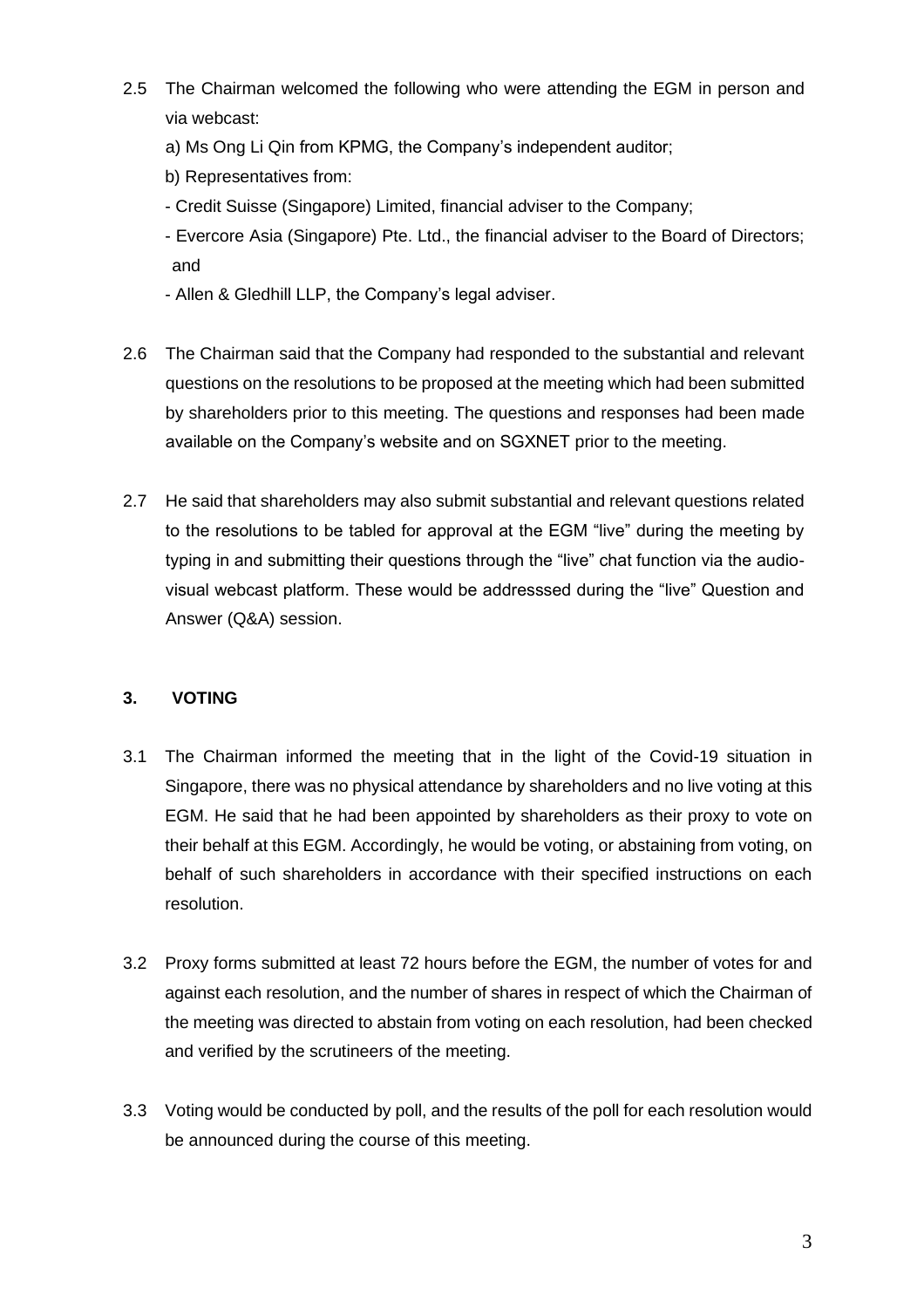- 3.4 As Chairman of the meeting and proxy for shareholders, Dr Lee Boon Yang advised that he would be proposing both resolutions to be tabled for shareholders' approval at the meeting.
- 3.5 He said that Item 1 on the agenda was an Ordinary Resolution which will be passed if more than 50% of the total votes cast are in favour of the resolution. Item 2 on the agenda was a Special Resolution which will only be passed if 75% or more of the total votes cast are in favour of the resolution.

## **4. PRESENTATION BY CEO**

- 4.1 The Chairman invited the CEO, Mr Ng Yat Chung, to address shareholders.
- 4.2 Mr Ng gave an overview of the proposed media restructuring, and the related proposed conversion of the management shares into ordinary shares and proposed adoption of a new Constitution. He also highlighted some of the key questions received from shareholders prior to the EGM, the responses for which have already been uploaded on the Company's website and SGXNET.
- 4.3 The CEO's presentation slides had been published on the Company's website and on SGXNET.

## **5. QUESTION & ANSWER SESSION**

- 5.1 The Chairman addressed the questions which shareholders have submitted via the "live" chat function during this meeting.
- 5.2 Shareholders' questions were raised and addressed, as set out in the Appendix to these minutes.
- 5.3 The Chairman thanked all shareholders for their questions.

## **6. NOTICE OF MEETING**

6.1 The notice dated 17 August 2021 convening the meeting was agreed to be taken as read.

## **7. RESOLUTION 1: ORDINARY RESOLUTION – THE PROPOSED RESTRUCTURING**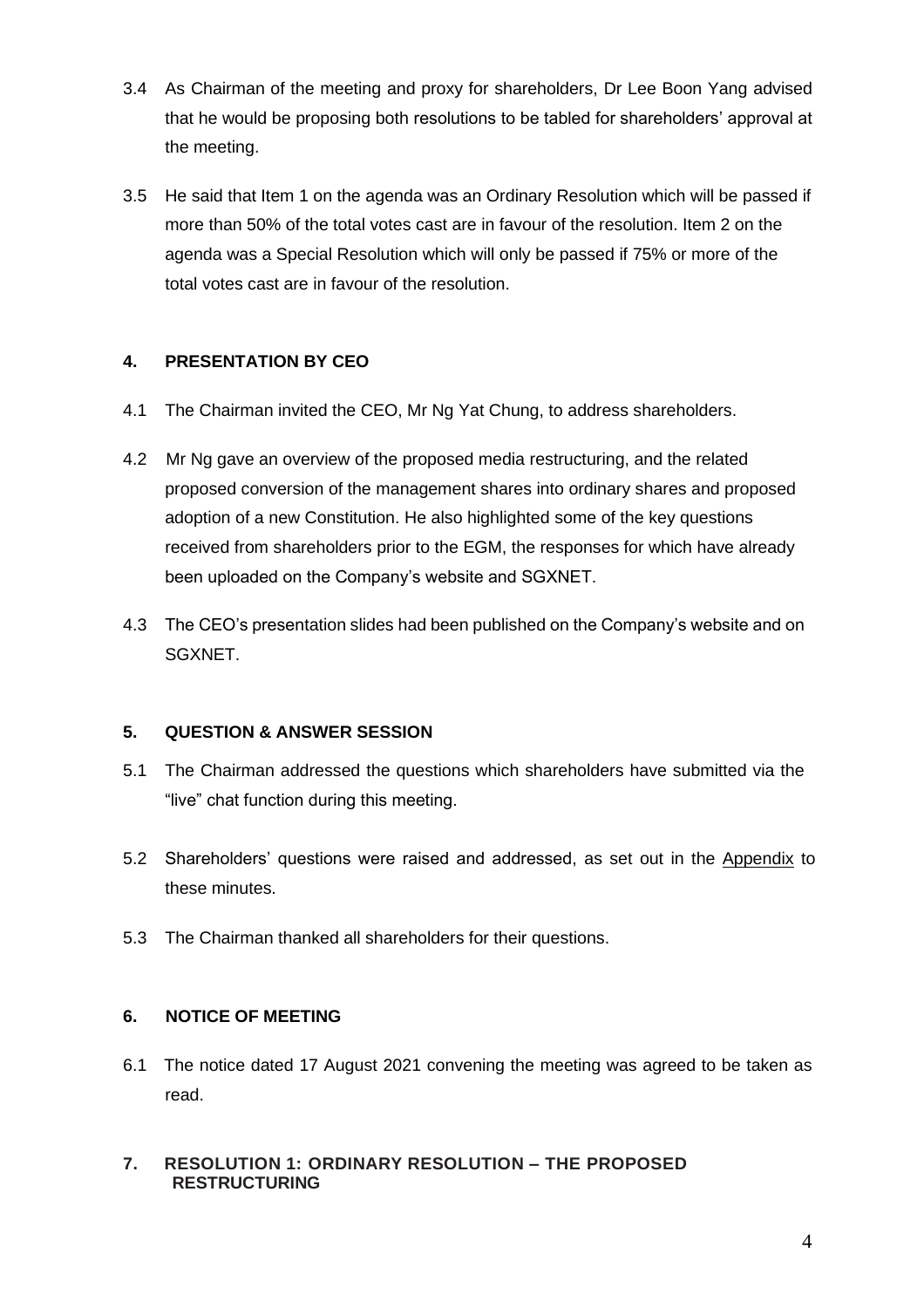- 7.1 The Chairman said that item 1 on the agenda was to consider and, if thought fit, to pass Resolution 1 to approve the proposed restructuring of the media business, as an Ordinary Resolution.
- 7.2 The Chairman proposed:

# **RESOLVED THAT**:

- (a) approval be and is hereby given for the Proposed Restructuring, on the terms and subject to the conditions set out in the BRD (including, for the avoidance of doubt, the transfer by SPH of the Media HoldCo, which together with its subsidiaries will hold the Media Business, to the CLG for nominal consideration of S\$1); and
- (b) the Directors and each of them be and are hereby authorised to take any and all steps and to do and/or procure to be done any and all acts and things (including without limitation, to approve, sign and execute all such documents which they in their absolute discretion consider to be necessary, and to exercise such discretion as may be required, to approve any amendments, alterations or modifications to any documents, and to sign, file and/or submit any notices, forms and documents with or to the relevant authorities) as they and/or he may consider necessary, desirable or expedient in order to implement, finalise and give full effect to the Proposed Restructuring and/or the matters contemplated in this resolution.
- 7.3 The motion was put to the vote. The results on the votes cast for Resolution 1 by way of poll were as follows:

| Resolution Number and<br>Details                                                | Total Number<br>of Shares                                                | For                        |                 | <b>Against</b>             |                 |  |
|---------------------------------------------------------------------------------|--------------------------------------------------------------------------|----------------------------|-----------------|----------------------------|-----------------|--|
|                                                                                 | Represented by<br>Votes For and<br>Against the<br>Relevant<br>Resolution | Number of<br><b>Shares</b> | Percentage<br>% | Number of<br><b>Shares</b> | Percentage<br>% |  |
| <b>Ordinary Resolution 1</b><br>To approve the<br><b>Proposed Restructuring</b> | 369,120,948                                                              | 360,084,714                | 97.55           | 9,036,234                  | 2.45            |  |

7.4 Based on the polling results, the Chairman declared Ordinary Resolution 1 carried.

## **8. RESOLUTION 2: SPECIAL RESOLUTION – THE PROPOSED CONVERSION AND PROPOSED ADOPTION OF A NEW CONSTITUTION**

8.1 The Chairman said that item 2 was to consider and, if thought fit, to pass Resolution 2 to approve the proposed conversion of the management shares into ordinary shares and the proposed adoption of a new Constitution, as a Special Resolution. A Special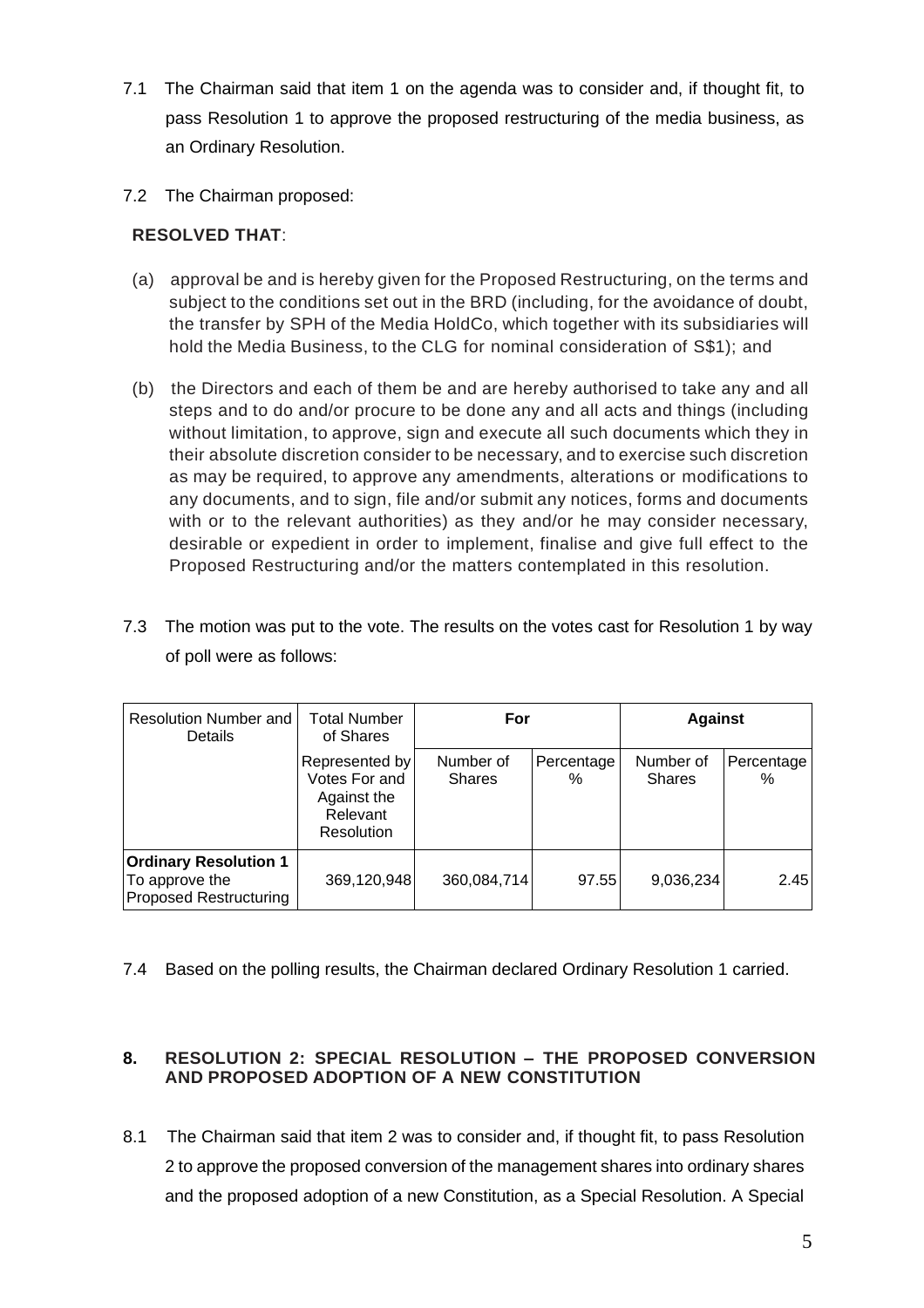Resolution is passed only if 75% or more of the total votes cast are in favour of the resolution.

8.2 The Chairman proposed:-

**RESOLVED THAT** subject to and contingent upon the passing of Ordinary Resolution 1 above and Closing:

- (a) (i) each Management Share held by a Management Shareholder as at Closing be converted into one Ordinary Share pursuant to Article 64(2) of the existing Constitution of the Company (the "**Existing Constitution**"); and
	- (ii) the regulations contained in the new Constitution submitted to this Meeting and, for the purpose of identification, subscribed to by the Chairman thereof, be approved and adopted as the new Constitution of the Company in substitution for, and to the exclusion of, the Existing Constitution,

in each case, with effect from Closing; and

(b) the Directors and each of them be and are hereby authorised to take any and all steps and to do and/or procure to be done any and all acts and things (including without limitation, to approve, sign and execute all such documents which they in their absolute discretion consider to be necessary, and to exercise such discretion as may be required, to approve any amendments, alterations or modifications to any documents, and to sign, file and/or submit any notices, forms and documents with or to the relevant authorities) as they and/or he may consider necessary, desirable or expedient in order to implement, finalise and give full effect to the Proposed Conversion, the Proposed Adoption of a New Constitution and/or the matters contemplated in this resolution.

| Resolution Number and<br><b>Details</b>                                                                                       | <b>Total Number of</b><br><b>Shares</b>                                  | For                        |                 | <b>Against</b>             |                    |
|-------------------------------------------------------------------------------------------------------------------------------|--------------------------------------------------------------------------|----------------------------|-----------------|----------------------------|--------------------|
|                                                                                                                               | Represented by<br>Votes For and<br>Against the<br>Relevant<br>Resolution | Number of<br><b>Shares</b> | Percentage<br>℅ | Number of<br><b>Shares</b> | Percentage<br>$\%$ |
| <b>Special Resolution 2</b><br>To approve the<br><b>Proposed Conversion</b><br>and Proposed Adoption<br>of a New Constitution | 368,860,634                                                              | 359,475,730                | 97.46           | 9,384,904                  | 2.54               |

8.3 The motion was put to the vote. The results on the vote by way of poll were as follows:

8.4 Based on the polling results, the Chairman declared Resolution 2 carried.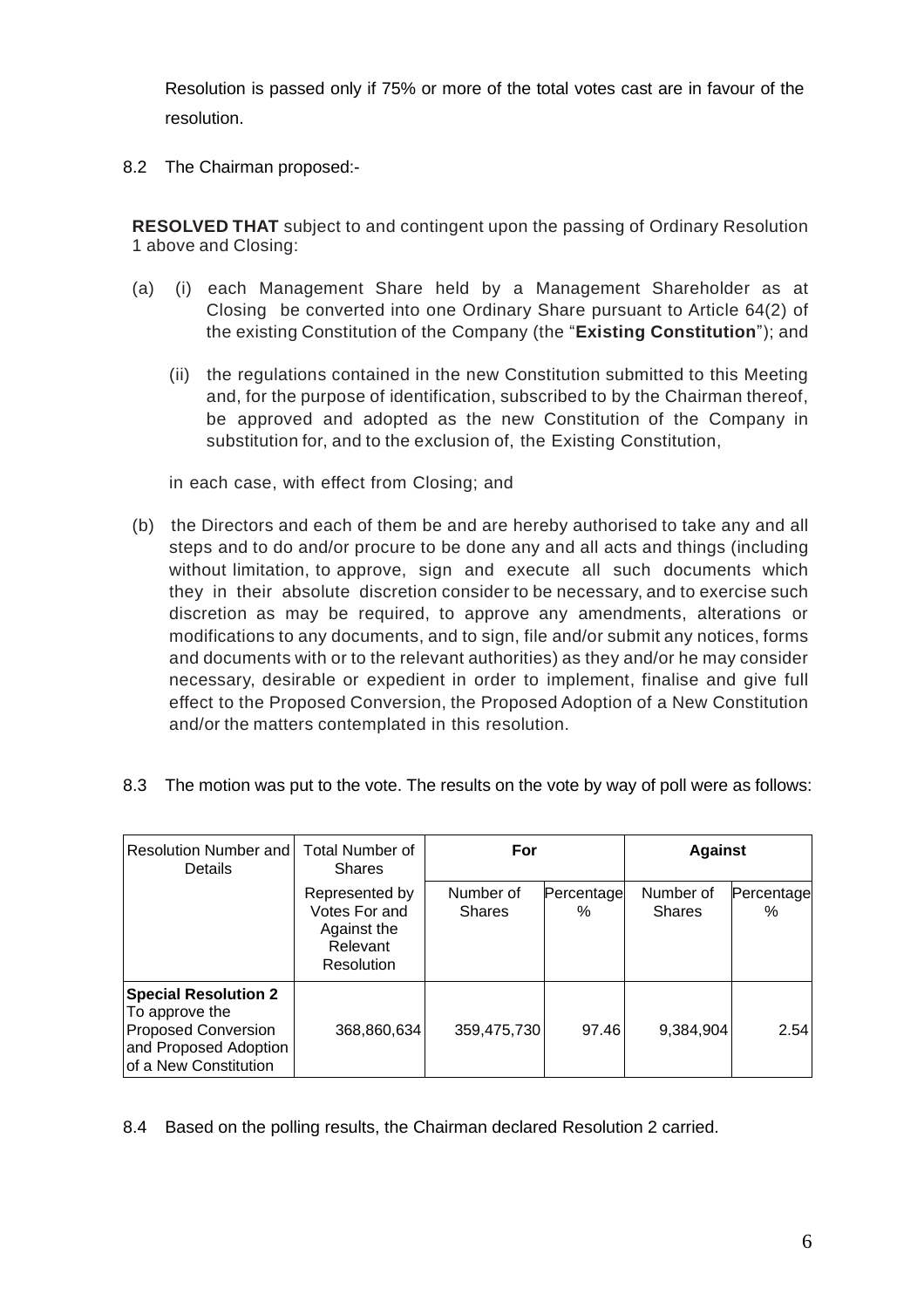## **9. TERMINATION OF MEETING**

- 9.1 On behalf of the Board, the Chairman thanked shareholders for their presence at the EGM. He said that both Management and Board were very gratified by their loyal support of the Company for many years and decades in some cases.
- 9.2 The Chairman also thanked all colleagues in the media business for their strong support and understanding. He wished the media business every success as they embark on a meaningful and rewarding new chapter.
- 9.3 As all the agenda items had been dealt with, the EGM was declared closed.

Confirmed

Chairman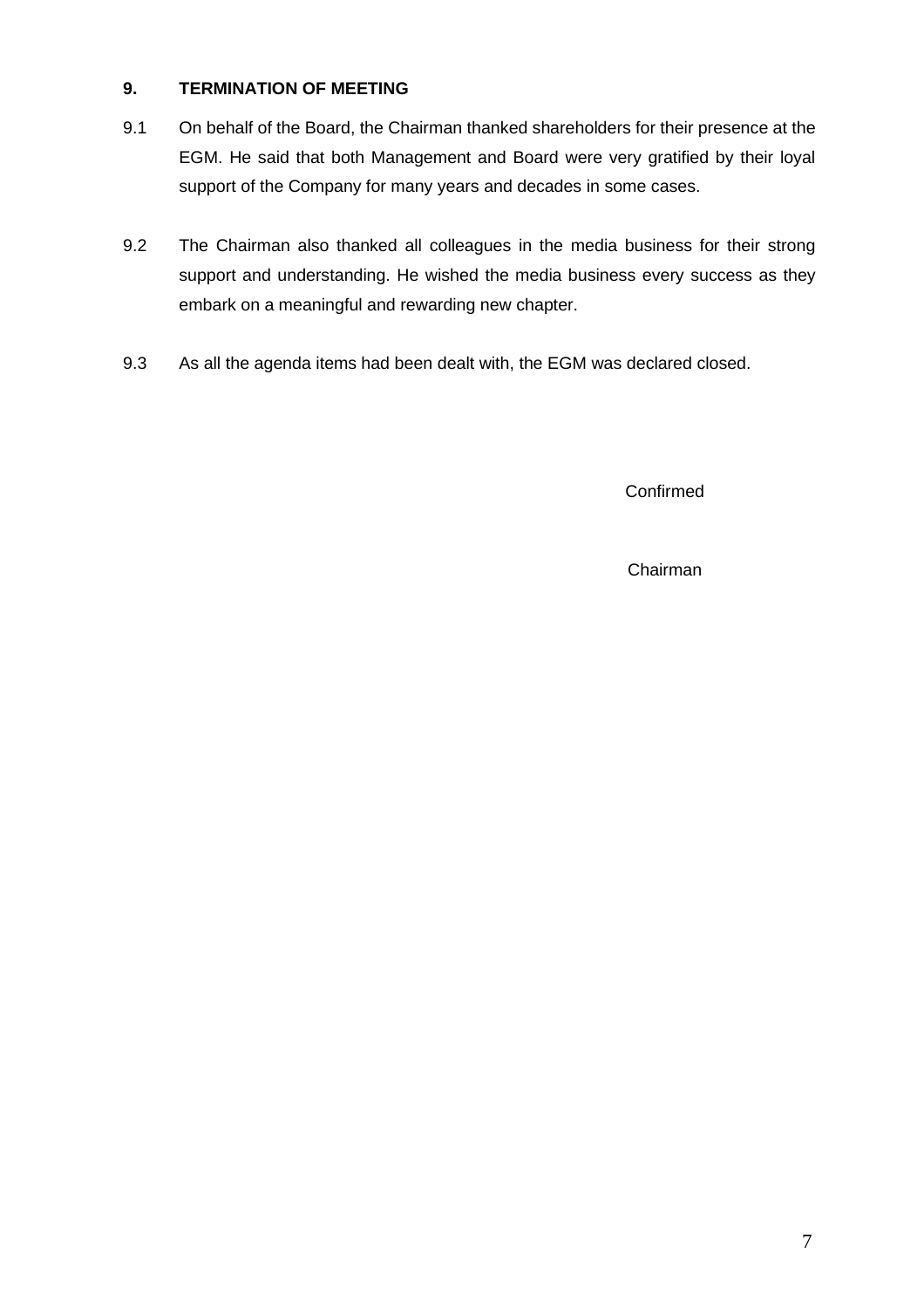## **Questions regarding the Proposed Restructuring of the Media Business\***

**\*Unless otherwise stated, the questions were answered by SPH Chairman Dr. Lee Boon Yang**

|    | <b>Transaction rationale</b>                                                                                                                                                                                                                                                                                                                                                                                                                                                                                                                                                                                                                                                                                                                                                                                                                                               |
|----|----------------------------------------------------------------------------------------------------------------------------------------------------------------------------------------------------------------------------------------------------------------------------------------------------------------------------------------------------------------------------------------------------------------------------------------------------------------------------------------------------------------------------------------------------------------------------------------------------------------------------------------------------------------------------------------------------------------------------------------------------------------------------------------------------------------------------------------------------------------------------|
| 1. | Was there a financial analysis of expected losses for the closure of the Media<br>Business? Did the authorities say that closing the business was not allowed, or did<br>the board decide that it should not do so?                                                                                                                                                                                                                                                                                                                                                                                                                                                                                                                                                                                                                                                        |
|    | On closing the Media Business, the Board has its responsibility to all the<br>stakeholders of SPH. Stakeholders are the shareholders, our readers (our<br>audience, our clients), the media staff - all important stakeholders in this business.<br>The Board cannot act precipitously, nor can it act without balancing the interests<br>and needs of all stakeholders. To suggest that the Board can unilaterally close down<br>the Media Business is rather capricious because we cannot leave a vacuum in such<br>an important public good in Singapore. A Singapore without a timely, objective and<br>accurate media service, is a Singapore that is stumbling around blindfolded,<br>particularly during this period of a pandemic where public communications, public<br>education about various pandemic measures is so critical to maintaining public<br>health. |
|    | To suggest that SPH as a company can unilaterally close down the media<br>operations is quite unthinkable. When we engage the regulator on the subject of<br>restructuring the Media Business to provide it with a more sustainable future, the<br>regulator was interested in supporting the not-for-profit model. There are some<br>historical reasons from other jurisdictions, from other countries where the media has<br>been supported through not-for-profit foundations or trusts, and they have operated<br>quite successfully. This is obviously an example well worth emulating, and that's<br>why we have eventually, after much discussion and debate within the Board, landed<br>on this option as the best option that would meet the requirements of all the different<br>stakeholders.                                                                   |
|    | For the shareholders, this is taking a one-time hit in exchange for a couple of years<br>of continuing losses that shareholders will have to bear. The losses could go beyond<br>the medium term to even longer. I admit it is painful for us to make this one-time<br>contribution to the company limited by guarantee ("CLG"). But I would urge<br>shareholders to look at it more from the longer-term perspective, that you are now<br>no longer burdened by the continuing losses from the Media Business.                                                                                                                                                                                                                                                                                                                                                            |
|    | Mr. Ng Yat Chung                                                                                                                                                                                                                                                                                                                                                                                                                                                                                                                                                                                                                                                                                                                                                                                                                                                           |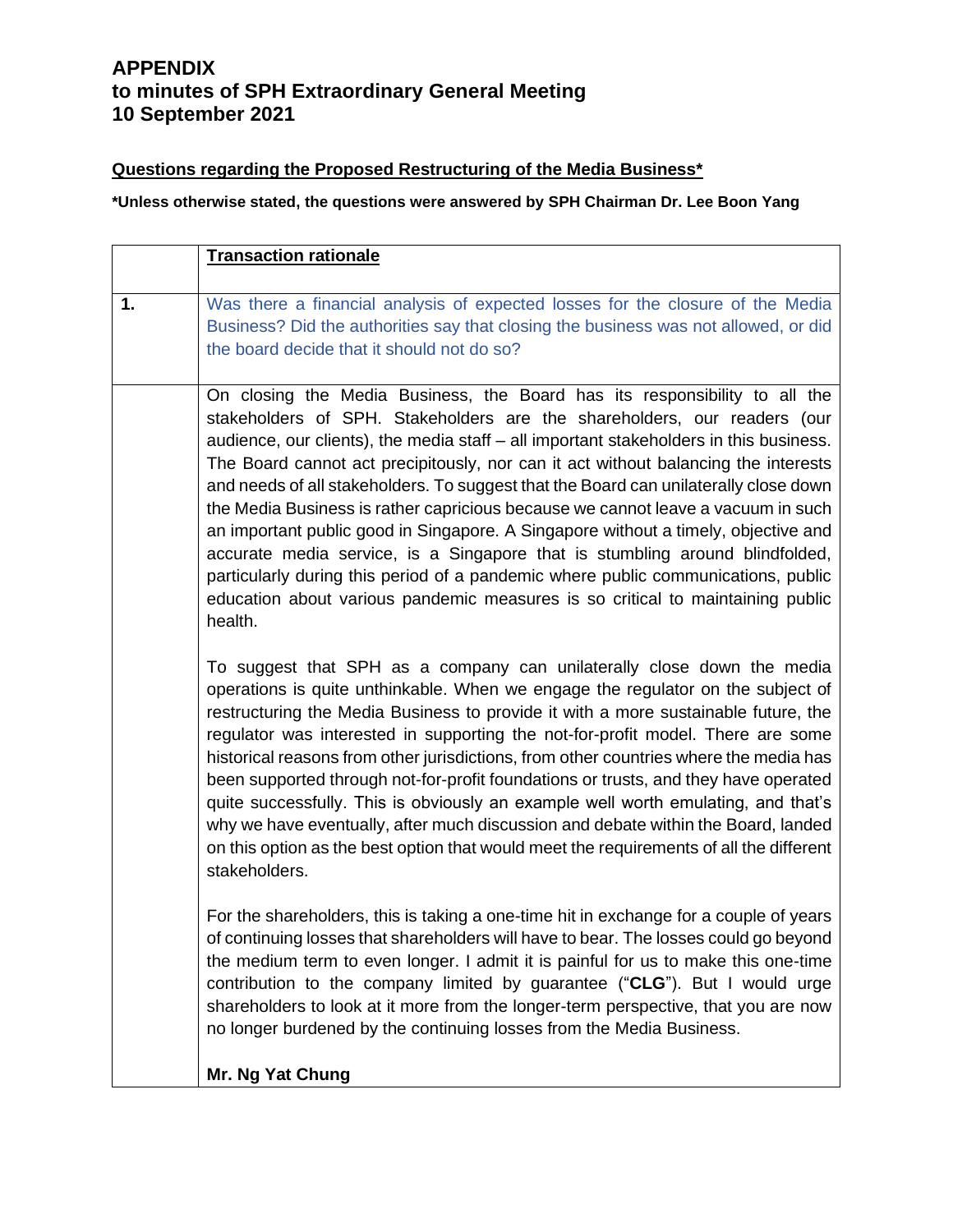| We did a financial analysis to understand the expected losses for the next couple<br>of years. It is a difficult proposition for management to put up to the Board, and it is<br>a difficult proposition to get regulatory approval for, and to elicit support from the<br>government to provide funding for the CLG.                                                                                                                                                                                                                                                                                                                                                                                                                                                                                                                                                                                                                                                                                                |
|----------------------------------------------------------------------------------------------------------------------------------------------------------------------------------------------------------------------------------------------------------------------------------------------------------------------------------------------------------------------------------------------------------------------------------------------------------------------------------------------------------------------------------------------------------------------------------------------------------------------------------------------------------------------------------------------------------------------------------------------------------------------------------------------------------------------------------------------------------------------------------------------------------------------------------------------------------------------------------------------------------------------|
| It is inevitable that SPH media business is not sustainable, shouldn't you have<br>recommended this restructuring earlier in the interest of shareholders? The question<br>is could you have done this earlier and avoided the losses commencing from 2020.                                                                                                                                                                                                                                                                                                                                                                                                                                                                                                                                                                                                                                                                                                                                                          |
| There is always an issue of timing. If we had done this much earlier, when the Media<br>Business was still generating reasonable or some level of profit, it would be a harder<br>case to make to get the regulators' approval that the not-for-profit model should be<br>set up and that the government should step in to provide assurance that it will fund<br>the not-for-profit operation to deal with future losses.                                                                                                                                                                                                                                                                                                                                                                                                                                                                                                                                                                                           |
| There is always a right time for a good idea. While this is a painful moment for<br>shareholders to have to accept this moment of separation of the Media Business<br>from the rest of SPH, we felt that since 2020, media tilted into a loss-making<br>situation, it is clearly timely for us to make the move.                                                                                                                                                                                                                                                                                                                                                                                                                                                                                                                                                                                                                                                                                                     |
| The Board and management had not waited for the losses to pile up but had<br>undertaken very serious digital transformation efforts to strengthen the Media<br>Business over the last few years, to enable the Media Business to face other digital<br>competition. We had invested substantial resources in digitising our media<br>operation, our services and our products. For example, we were spending almost<br>S\$20 million per annum on technology, product development, and data analytic<br>capabilities. We also spent large sums of money in terms of strengthening our<br>newsroom capabilities. We built up consumer-facing services and products and<br>additional investments were needed there.                                                                                                                                                                                                                                                                                                   |
| Despite all these investments, and best efforts from management and the Board in<br>attempts to turn around the media operations, we found that competing against the<br>big multinational digital giants is a losing battle. We just could not take them on. We<br>could gain audience, we were growing our readership, but we were not actually able<br>to monetise the new readerships. A well-regarded editor in the UK said that<br>"competing against the digital giants is trading your pounds for pennies" – and that<br>is exactly what happened. We lost the "pounds" of print advertising, and we gained<br>the "pennies" of digital advertising. For the last five years, we have discovered that<br>the pennies will not grow fast enough to make up for the losses in the pounds, and<br>this is where we have finally arrived at, that this type of competition is just not on a<br>level playing field, and the Media Business, on a for-profit footing will not be able to<br>carry on sustainably. |
|                                                                                                                                                                                                                                                                                                                                                                                                                                                                                                                                                                                                                                                                                                                                                                                                                                                                                                                                                                                                                      |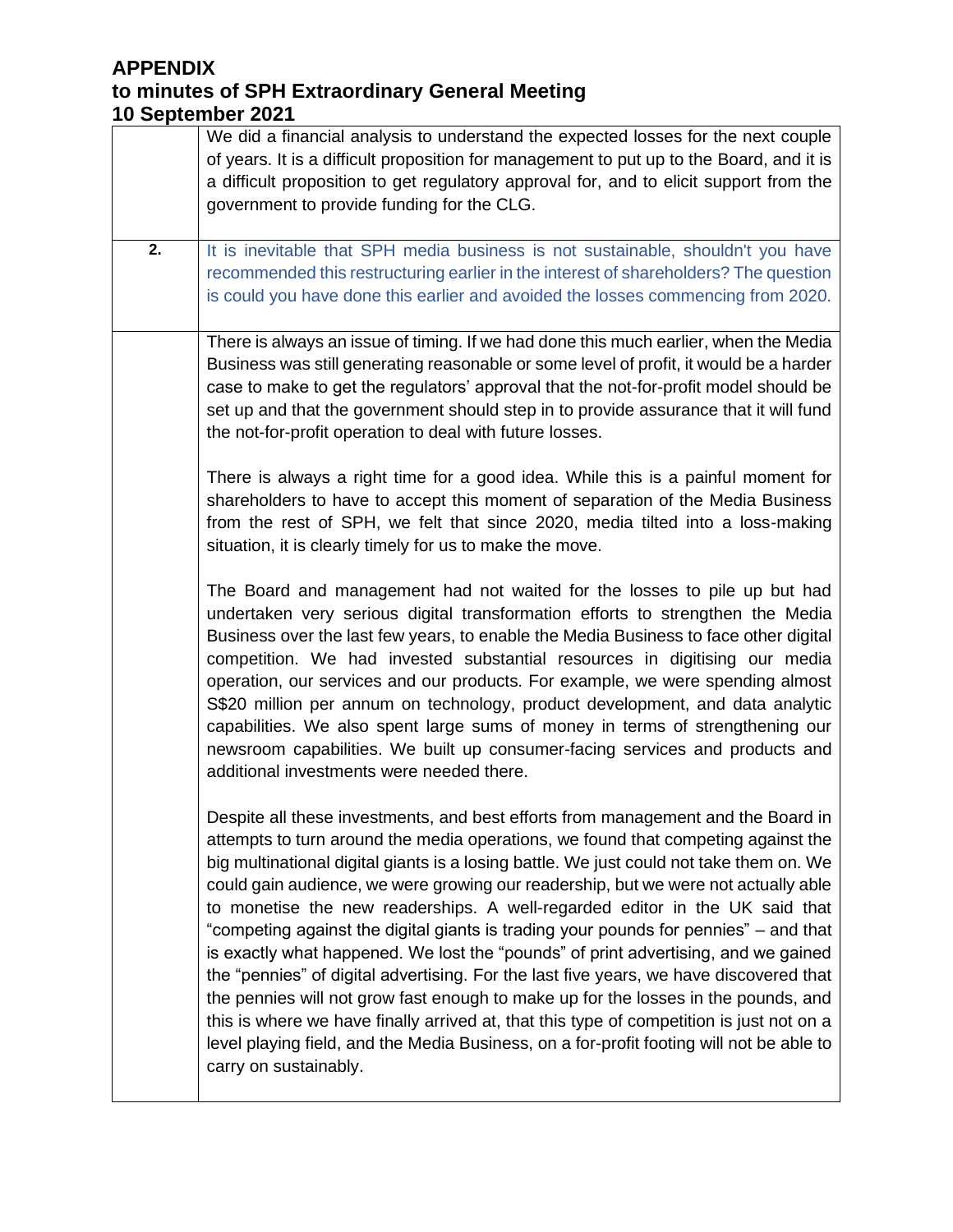|    | The time has come for us to recognise that despite our best efforts and the<br>investments we have put in, we have to move to a new model. I hope that<br>shareholders will understand that this has come about not because we were<br>unprepared or that we were caught by surprise. This is a threat that we have<br>recognised early on and that we have mapped out a transformation strategy to deal<br>with it. It's just that the market forces are simply too huge and too strong against us<br>and we cannot compete, and so we are looking for this alternative model of a not-<br>for-profit basis for the Media Business.                                                                                                                                                                                                                                                                                                                                                                                          |
|----|-------------------------------------------------------------------------------------------------------------------------------------------------------------------------------------------------------------------------------------------------------------------------------------------------------------------------------------------------------------------------------------------------------------------------------------------------------------------------------------------------------------------------------------------------------------------------------------------------------------------------------------------------------------------------------------------------------------------------------------------------------------------------------------------------------------------------------------------------------------------------------------------------------------------------------------------------------------------------------------------------------------------------------|
| 3. | Can the Board and management share more information on how it derived the basis<br>of S\$80 million contribution? Why did the board and management agree to<br>contribute SPH REIT units and SPH shares on top of the cash and physical assets?                                                                                                                                                                                                                                                                                                                                                                                                                                                                                                                                                                                                                                                                                                                                                                               |
|    | The composition of the funding contribution to the CLG (in other words the S\$80<br>million in cash, the SPH REIT units, and the SPH shares), all were negotiated on<br>the basis of a package together with the other physical assets that were transferred<br>- these were all part of the package. You could vary one item but other items would<br>balloon to compensate because the representative of the CLG was quite clear to<br>mention that the CLG should also be given a certain amount of resources to see<br>them through the initial few years while they are struggling to set up the operations<br>and are seeking additional sources of funding. It is good that the CLG has received<br>assurance from the government, that the government stands by it and will fund it<br>when it needs the additional funding over and above whatever revenue it can<br>generate. This is a good outcome. This basket of contribution with different items in<br>it is an outcome of a serious and intense negotiation. |
| 4. | If we are expected to cover a few years of expected losses, will we (retail<br>shareholders) be compensated should SPH media make a profit? Why are we<br>expected to cover the losses after the de-merger?                                                                                                                                                                                                                                                                                                                                                                                                                                                                                                                                                                                                                                                                                                                                                                                                                   |
|    | Whether the CLG is able to make a profit from the Media Business without additional<br>funding from other sources or from the government is a moot question, which we<br>don't have an answer to as of now. It is quite clear that they will be requiring<br>additional sources of funding, and it is for that reason that the government has<br>stepped up and agreed to fund it.                                                                                                                                                                                                                                                                                                                                                                                                                                                                                                                                                                                                                                            |
|    | As a CLG – as the name suggests that it is not for profit – all the revenue that it<br>derives from the media operations will be channelled into the media operations. The<br>members of the CLG will not derive any dividends or distributions or benefits from<br>the media operations. So, there is no question of the CLG providing dividends to<br>SPH shareholders on account of the SPH contribution for its start-up cost.                                                                                                                                                                                                                                                                                                                                                                                                                                                                                                                                                                                            |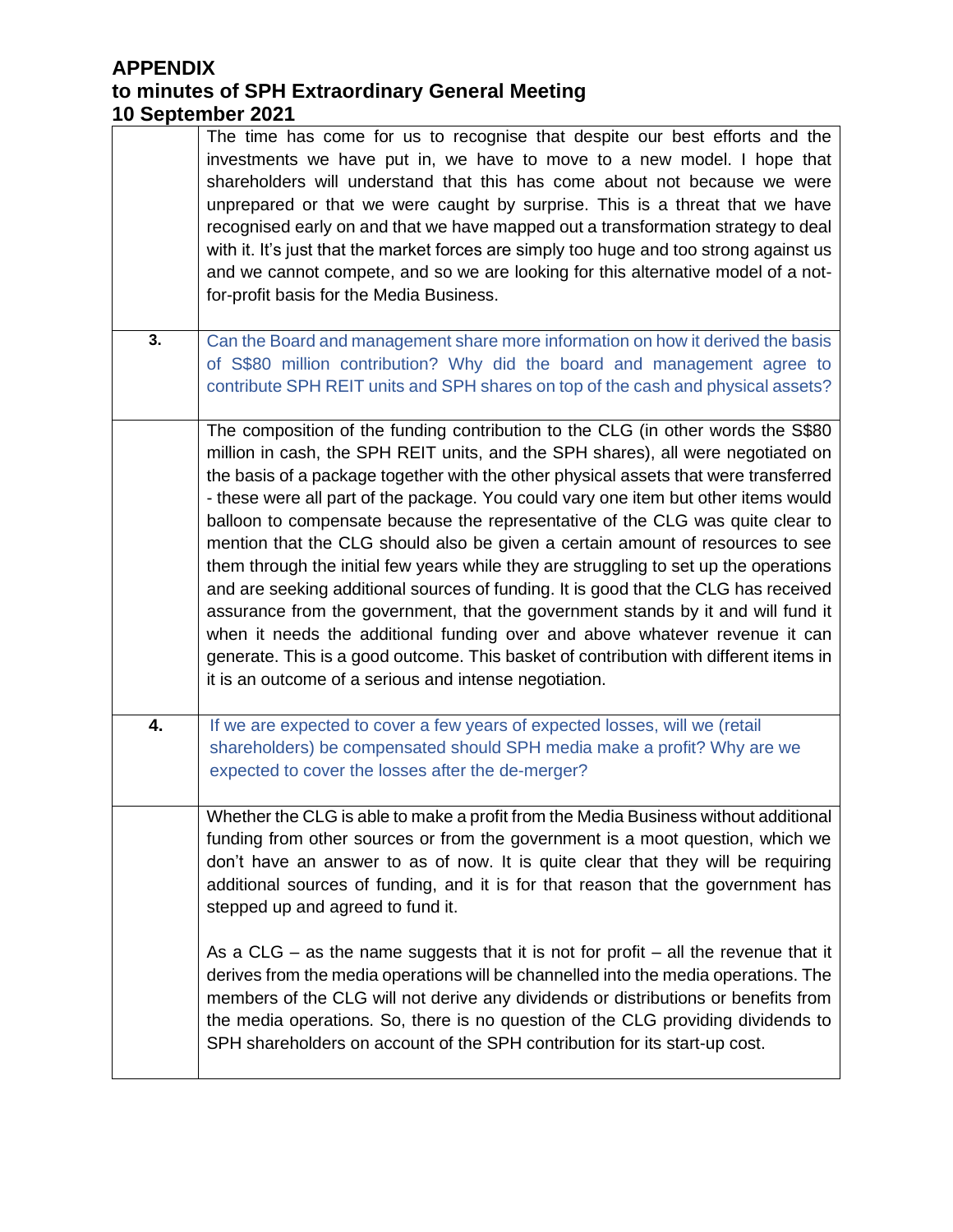|    | This is the basis upon which we have both said that this proposal is tantamount to<br>SPH shareholders taking a one-time hit – painful as it may be, this is still only a one<br>time hit $-$ in order to relieve the burden of continuing losses of having to run the<br>media operations. After the de-merger, after the transfer of the SPH contribution,<br>SPH will not have any further financial obligations to the CLG.                                                                                                                                                                                                                                                                                                                                                                                                                                                                                                         |
|----|-----------------------------------------------------------------------------------------------------------------------------------------------------------------------------------------------------------------------------------------------------------------------------------------------------------------------------------------------------------------------------------------------------------------------------------------------------------------------------------------------------------------------------------------------------------------------------------------------------------------------------------------------------------------------------------------------------------------------------------------------------------------------------------------------------------------------------------------------------------------------------------------------------------------------------------------|
| 5. | How many years of losses were provided to capitalise the CLG? What is the<br>justification for this provision?                                                                                                                                                                                                                                                                                                                                                                                                                                                                                                                                                                                                                                                                                                                                                                                                                          |
|    | SPH's cash, SPH shares and SPH REIT units contributions to the CLG were<br>intended to provide for a few years of the operating cost to help them to get the<br>operations started up and stabilised while giving them the additional time to seek<br>additional funding sources from other contributors, and more importantly, from the<br>government. It is a few years. If you ask me how long, obviously it's going to depend<br>on how the CLG manages it.                                                                                                                                                                                                                                                                                                                                                                                                                                                                         |
|    | The justification for this provision is all part of the agreement in order for the Media<br>Business to be ported over to a not-for-profit operation.                                                                                                                                                                                                                                                                                                                                                                                                                                                                                                                                                                                                                                                                                                                                                                                   |
| 6. | Given directors' responsibility to act in the best interest of shareholders, how does<br>the board reconcile this with the duty to maintain the media business?                                                                                                                                                                                                                                                                                                                                                                                                                                                                                                                                                                                                                                                                                                                                                                         |
|    | The Board has to be responsible to all the stakeholders - our shareholders, clients,<br>readers, and the media community within SPH - and we believe that the option that<br>we have landed on, to transfer the Media Business to a not-for-profit structure, will<br>ensure that the customers - our readers' - interests will continue to be served, and<br>our media community within SPH will find themselves in a more sustainable<br>structure going forward, with additional sources of funding that will better prepare<br>them for the rigors of the competition in a digital world.                                                                                                                                                                                                                                                                                                                                           |
|    | On the part of shareholders' interests, it is the knowledge that with this transaction,<br>with your approval, shareholders will no longer have to bear the burden of<br>continuing losses incurred by the Media Business if it were to remain with SPH for<br>the future. It is a win-win-win outcome, just that shareholders' immediate feelings<br>are that of pain since some losses are suffered in the form of SPH's contributions<br>to the not-for-profit company. But as I have said earlier on, please look beyond the<br>immediate pain and to the future, when the continuing burden of looking after a<br>losing business with not much prospects of turning it around (a business that<br>requires further investments to even sustain it at this level) is relieved. I think that<br>this should give you some comfort that at the end of the day, your interests have<br>been looked after by the Board and management. |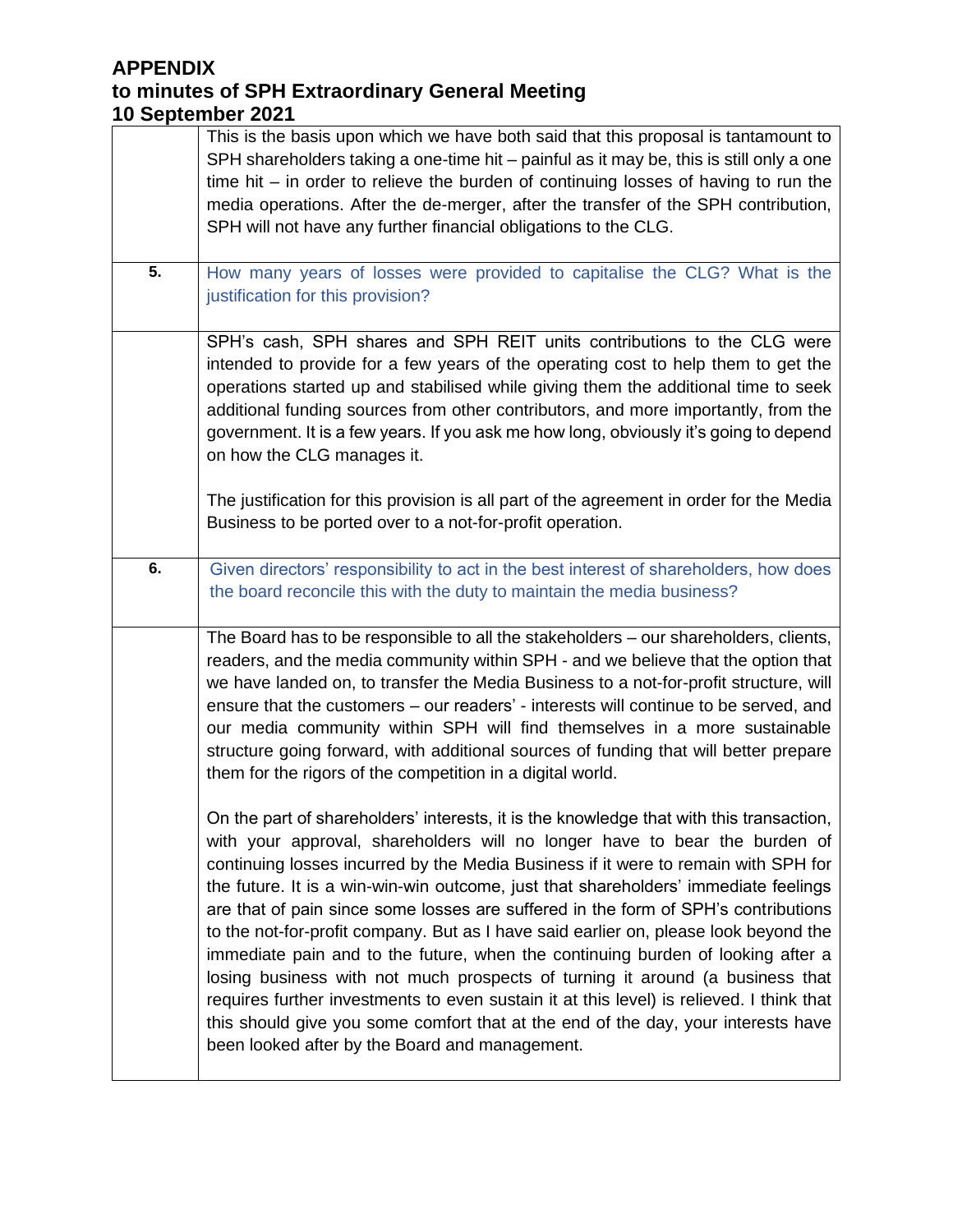# **APPENDIX**

| 7. | The CLG has already been created with the chairman, and the CEO has already<br>decided. So it appears that these two resolutions are done deal - why is this EGM<br>required?                                                                                                                                                                                                                                                                                                                                                                                                                                                                                                                                                                                                                                                        |
|----|--------------------------------------------------------------------------------------------------------------------------------------------------------------------------------------------------------------------------------------------------------------------------------------------------------------------------------------------------------------------------------------------------------------------------------------------------------------------------------------------------------------------------------------------------------------------------------------------------------------------------------------------------------------------------------------------------------------------------------------------------------------------------------------------------------------------------------------|
|    |                                                                                                                                                                                                                                                                                                                                                                                                                                                                                                                                                                                                                                                                                                                                                                                                                                      |
|    | If shareholders choose not to approve of the first resolution, which is the<br>restructuring of the Media Business into a not-for-profit company, then the deal will<br>not go through. Notwithstanding the fact that the CLG has been formed,<br>notwithstanding the fact that former minister Mr. Khaw Boon Wan has accepted the<br>appointment to chair the CLG, notwithstanding the fact that the former SPH editor-<br>in-chief Mr. Patrick Daniel had agreed to serve as the interim CEO, all these are<br>preparatory measures. It's good governance to approach any impending transaction<br>to prepare for what needs to be done - you don't wait until the last moment to get<br>these things done. The public and shareholders will also be concerned if there isn't<br>preparation done to receive the media operations. |
|    | Most importantly, we cannot leave the media consumers in Singapore with a<br>vacuum. The newspapers have to be printed every day, the stories have to be<br>updated by the minute, every event has to be covered as and when it happens. We<br>cannot wait for a period where we say that SPH is stopping its Media Business, but<br>the CLG is not yet formed and has not hired a CEO or staff. That will not be tolerable.<br>This Board will be held accountable if we make such a decision.                                                                                                                                                                                                                                                                                                                                      |
|    | In our engagements with the regulator, it's quite clear that they also have to ensure<br>that the receiver for the Media Business is all ready to go, so that when shareholders<br>give their approval, they are ready to take over as soon as we can finish all the<br>financial transactions – which will take some time after this EGM and after you, the<br>shareholders, have given your approval.                                                                                                                                                                                                                                                                                                                                                                                                                              |
| 8. | Did the board consider closing the print media business and continue with the<br>profitable digital online business instead of spinning it off to the CLG?                                                                                                                                                                                                                                                                                                                                                                                                                                                                                                                                                                                                                                                                           |
|    | Some newspaper companies have indeed shut down their print operations and<br>reverted to a pure digital business. But we still have substantial number of print<br>readers, notwithstanding what Yat Chung has mentioned earlier on - Singapore still<br>has a significant population of people aged 45 and above, and many of them still<br>read our publications. If we were to shut it all down completely, there would be major<br>disruptions for some of the non-digital natives in our population. It is also not<br>something that we can adopt as a long-term solution.                                                                                                                                                                                                                                                     |
|    | The other reason why this option is not going to make much difference from the<br>shareholders' perspective, and from the revenue and profit perspective, is what I<br>said earlier on - competing in the digital arena as a media operator, we are trading<br>our pounds for pennies. If you shut down the print operation, most of the revenue -                                                                                                                                                                                                                                                                                                                                                                                                                                                                                   |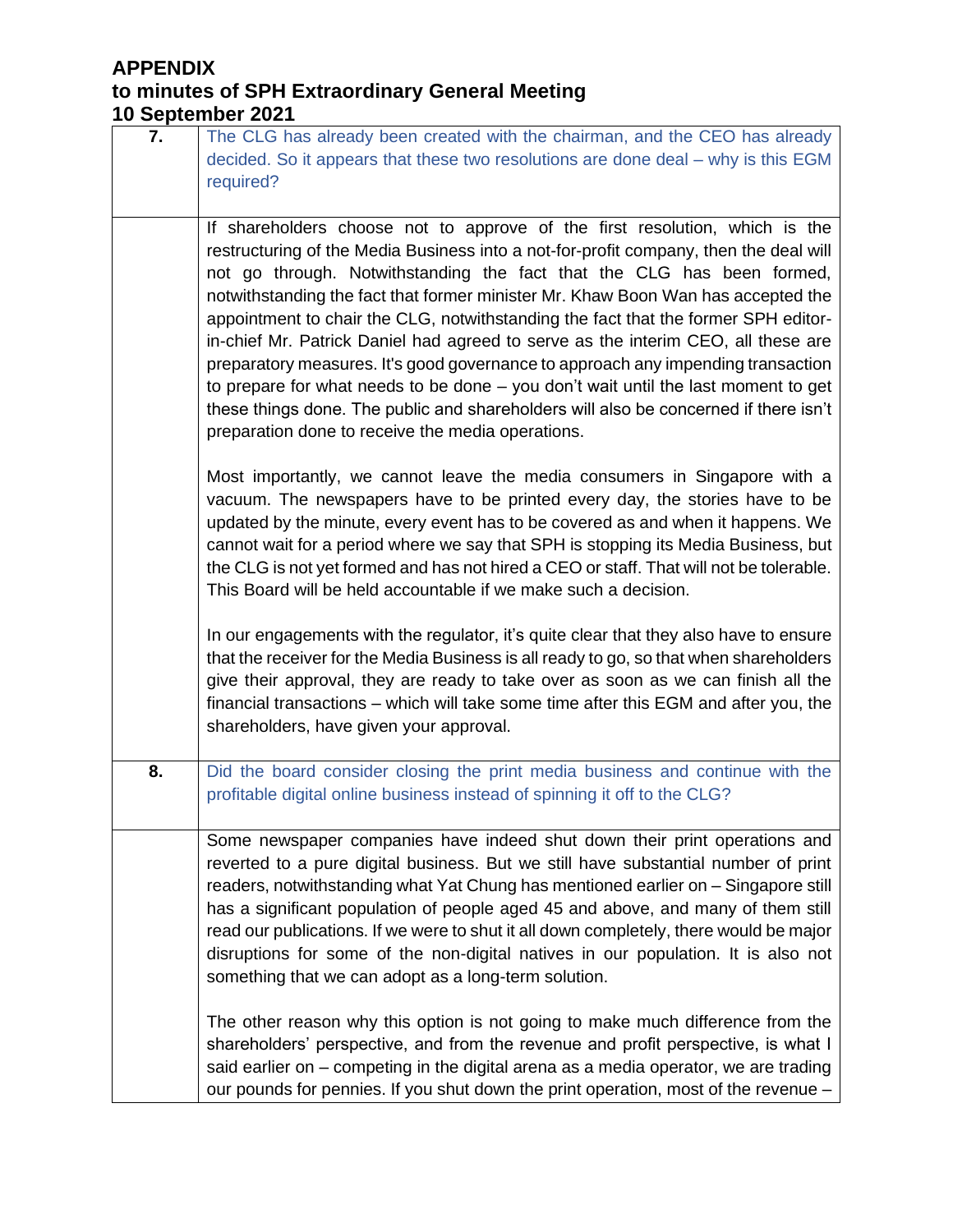|    | the vast majority of today's media revenue, will disappear because it comes from<br>print advertisements in our regular newspapers. If you shut it down, you will lose all<br>the revenue straight away while carrying the cost of the newsrooms. The impact will<br>be tremendous. Whether you can actually recover those losses through the digital<br>advertisement is really moot, and I don't believe that you can actually do so. Which<br>is why, over the last five years, our print advertisement, media revenue and profits<br>have declined, because we cannot recover enough from the growing digital<br>subscription and the growing digital revenues. That is not really an attractive<br>proposition.                                                     |
|----|--------------------------------------------------------------------------------------------------------------------------------------------------------------------------------------------------------------------------------------------------------------------------------------------------------------------------------------------------------------------------------------------------------------------------------------------------------------------------------------------------------------------------------------------------------------------------------------------------------------------------------------------------------------------------------------------------------------------------------------------------------------------------|
| 9. | Why can't corporate shareholders bear the cost of restructuring to CLG? Why is the<br>government not prepared to match operating cost from day one?                                                                                                                                                                                                                                                                                                                                                                                                                                                                                                                                                                                                                      |
|    | If you mean the management shareholders, in the financial sense, management<br>shareholders are no different from ordinary shareholders. The only difference is that<br>management shareholders have the super voting powers on matters relating to the<br>appointment and dismissal of board directors and senior employees of the<br>company. They don't have any other financial benefit. So therefore, to ask these<br>corporate shareholders to put more money into the media operations $-$ it will be<br>unlikely to get their corporate consent.                                                                                                                                                                                                                 |
|    | On why the government is not prepared to match operating cost from day one, I<br>think as shareholders, that will be ideal, if we can send the media operations - lock,<br>stock and barrel, over to the CLG, without having to make any contribution. That will<br>be ideal for all shareholders, but if you look at it from the other side $-$ why should<br>the CLG take on a clearly loss-making operation from someone, for nothing, without<br>any assistance, and turn to ask the government, which means to ask the taxpayers,<br>to pay for it? Just imagine, if it is done, wouldn't the taxpayers question why is the<br>government bailing out the shareholders of SPH? How would they respond to that<br>question? It has got to be a joint effort.         |
|    | SPH has benefited for most of its 37 years of corporate history through the<br>protection provided by the government in the form of the Newspaper and Printing<br>Presses Act ("NPPA"). Shareholders should understand that for most of the 37<br>years of corporate history, SPH held a near monopoly in print advertisement in<br>Singapore, and it collected a huge bounty, a huge windfall of profit over the years.<br>Shareholders have all benefited from this bounty collected over the years because<br>of this enforced monopoly. It is not unreasonable that at the end of the day, when<br>the market turns, when the tide turns, and we have to seek a new model to sustain<br>the media operations, the beneficiary should also make a small contribution. |
|    | And as CEO pointed out, while the contribution is painful in the first instance when<br>we make this contribution, over the longer term, it more than pays itself off, and it                                                                                                                                                                                                                                                                                                                                                                                                                                                                                                                                                                                            |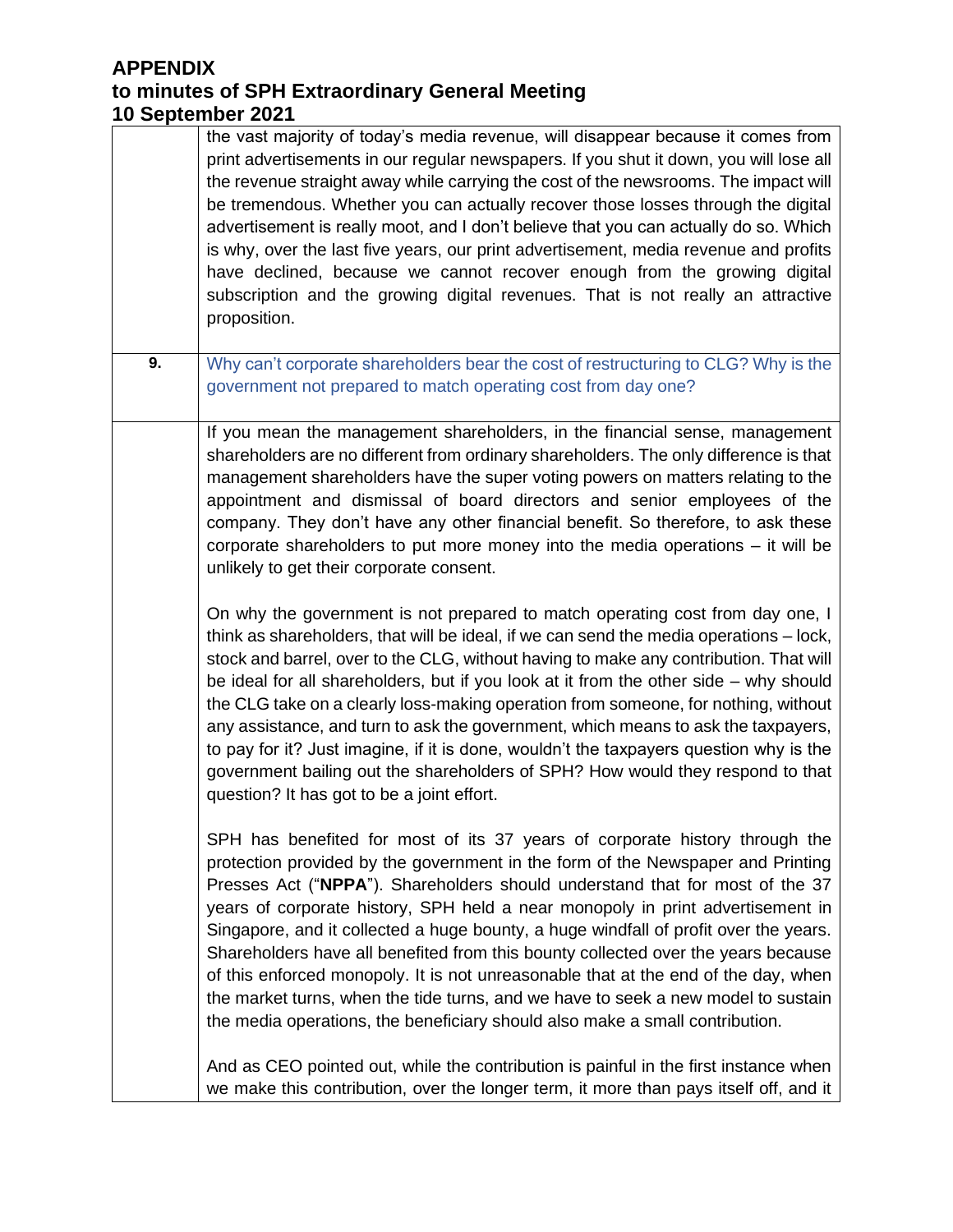|     | more than offsets the continuing losses of having to bear the media operations<br>within SPH. I think it is not an unreasonable trade-off, and is the sensible thing to<br>do for such an important public institution that has continued to serve the people of<br>Singapore and provided Singaporeans with the public good.                                                                                                                                                                                                                                                                                                                                                                                                                                                                                                                                                                                                                                                                                                  |
|-----|--------------------------------------------------------------------------------------------------------------------------------------------------------------------------------------------------------------------------------------------------------------------------------------------------------------------------------------------------------------------------------------------------------------------------------------------------------------------------------------------------------------------------------------------------------------------------------------------------------------------------------------------------------------------------------------------------------------------------------------------------------------------------------------------------------------------------------------------------------------------------------------------------------------------------------------------------------------------------------------------------------------------------------|
| 10. | Why can't SPH run the media business with a slim outfit without investing any more<br>funds, such that its share of business and the impact on SPH becomes negligible?                                                                                                                                                                                                                                                                                                                                                                                                                                                                                                                                                                                                                                                                                                                                                                                                                                                         |
|     | That is possible, but what kind of media operations would you be running? Are you<br>able to serve or discharge your public responsibility of providing timely, accurate<br>and objective coverage of all the important developments and all the news events<br>that are happening in Singapore and around the world? If you are not doing that,<br>then you will just become redundant over time. That will be a huge loss to Singapore<br>and will not be something the regulator will look at favourably. We cannot just not<br>invest. If we are to run the business, we will have to invest.                                                                                                                                                                                                                                                                                                                                                                                                                              |
|     | Just as when we launched our transformation journey, we had started and<br>continued to invest over several years in our digital capabilities. That is why today<br>we can claim that we have a growing digital audience. We have connected with the<br>digital natives, the younger Singaporeans, who read their news entirely on their<br>smartphones or on their iPads. We have upgraded the operations, and we cannot<br>stand still. We cannot run it as a small sideline without caring whether it makes profit<br>or not, and leave it as it is. Who will want to work for a media operation that is run<br>in that manner? All my editors will look for alternative employment - they don't want<br>to work for a business where the owner doesn't want to invest, where the owner is<br>not interested in growing the business or preparing it for competition - they will just<br>pack up and leave. You will not have any editors; you will not have any journalist to<br>produce the newspaper; it is impractical. |
|     | It can sound attractive to just park it in one corner, and forget about it, and the<br>shareholders will be happy that they don't have to make this one-time contribution,<br>but in the practical sense, if you do that, it is not sustainable, it will fizzle out on its<br>own. And the Board, cannot in all conscience, take such an option, because we<br>have a responsibility to our stakeholders, and we must find a safe landing for such<br>an important institution which is our media.                                                                                                                                                                                                                                                                                                                                                                                                                                                                                                                             |
|     | Mr. Ng Yat Chung<br>The shareholders are rightly concerned about the contribution that we are going to<br>make to the CLG. But if you look beyond the specific contribution made, by removing<br>the Media Business, by lifting the NPPA, then the rest of the Company is free to<br>pursue ways to unlock and maximise value. In fact, after the announcement that we<br>are going to spin-off the Media Business, people are now looking forward to see<br>what value can SPH unlock. Even before the privatisation offer, SPH's share price                                                                                                                                                                                                                                                                                                                                                                                                                                                                                 |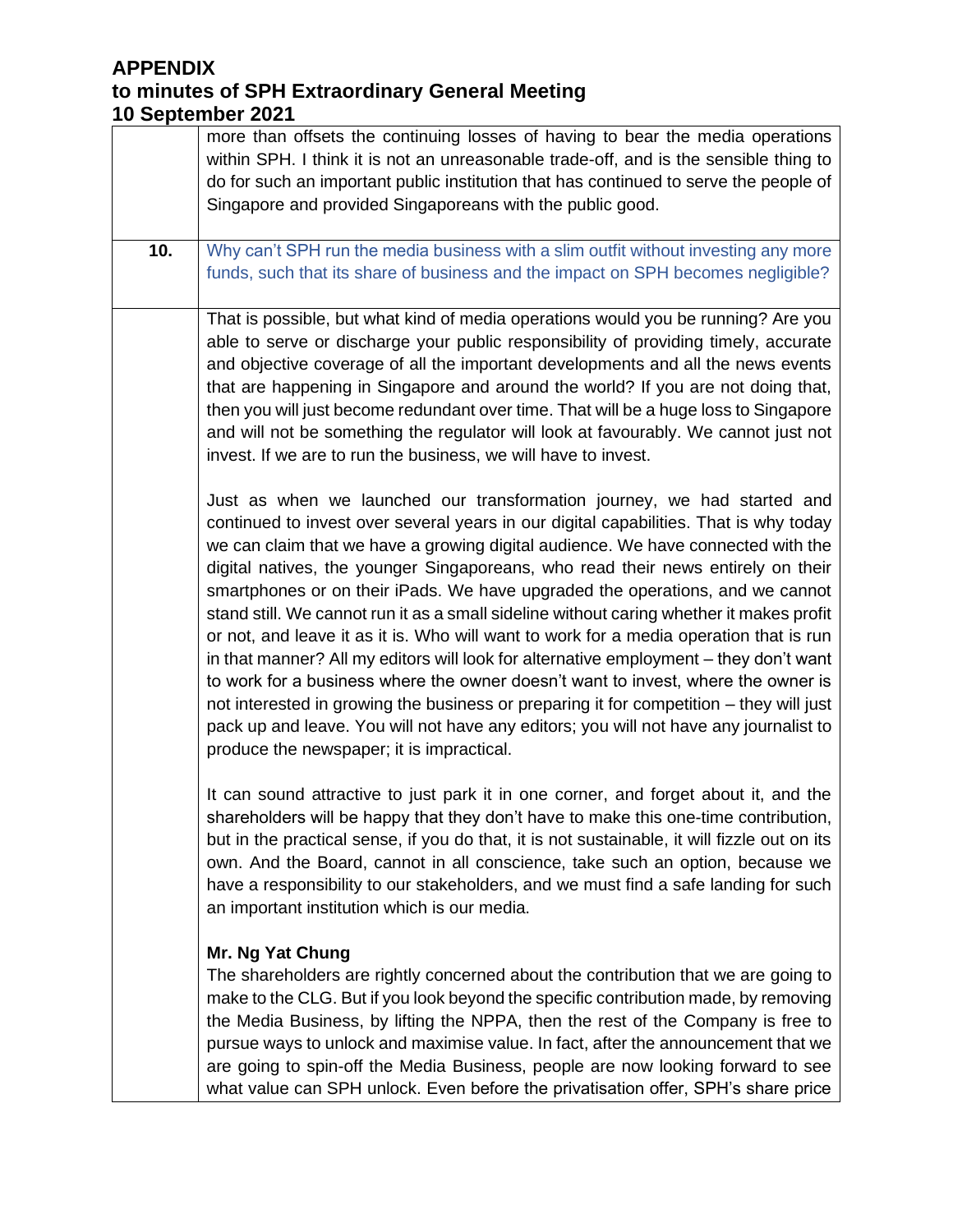|     | has been creeping up, beyond the undisturbed price of SPH shares before the<br>strategic review.                                                                                                                                                                                                                                                                                                                                                                                                                                                                                                                                                                                                           |
|-----|------------------------------------------------------------------------------------------------------------------------------------------------------------------------------------------------------------------------------------------------------------------------------------------------------------------------------------------------------------------------------------------------------------------------------------------------------------------------------------------------------------------------------------------------------------------------------------------------------------------------------------------------------------------------------------------------------------|
|     | In other words, people are looking to the future, they accept the fact that it is a<br>painful one-time cut, but just like how you impair a loss-making business, you move<br>on, and you focus on unlocking the future value. If we continue to run the company,<br>I can continue cutting costs, but a lot of time will still be spent trying to nurse this<br>loss-making business, and I would submit that, in order to have a clear strategy<br>forward, it is better to set the loss-making business aside, and focus on growing the<br>business. It is difficult for shareholders to accept the one-time price, but we should<br>move on and focus on the future, and look beyond the contribution. |
|     | <b>OTHERS</b>                                                                                                                                                                                                                                                                                                                                                                                                                                                                                                                                                                                                                                                                                              |
| 11. | Will the SPH bonds be redeemed after the transfer of the media business?                                                                                                                                                                                                                                                                                                                                                                                                                                                                                                                                                                                                                                   |
|     | My understanding is no, we do not have to redeem the bonds. We have been<br>engaging bondholders and their representatives.                                                                                                                                                                                                                                                                                                                                                                                                                                                                                                                                                                                |
|     |                                                                                                                                                                                                                                                                                                                                                                                                                                                                                                                                                                                                                                                                                                            |
|     | Mr. Chua Hwee Song                                                                                                                                                                                                                                                                                                                                                                                                                                                                                                                                                                                                                                                                                         |
|     | There is no requirement for us to redeem the bonds as a result of the transfer of the<br>Media Business. We have discussed this extensively with the bondholders at<br>various meetings immediately after the announcement of the Proposed<br>Restructuring. Whether there will be a consent solicitation exercise ("CSE") with<br>respect to the privatisation offer by Keppel – yes, we are still in the process of<br>formulating an offer, this will be done together with Keppel for our bondholders to<br>consider.                                                                                                                                                                                  |
|     | This CSE is likely to be held before the Scheme Meeting, and this will tentatively be<br>in mid to late November, so we will provide more information when we are able to<br>finalise it.                                                                                                                                                                                                                                                                                                                                                                                                                                                                                                                  |
| 12. | What are the chances of the digital media company investments of SPH media<br>becoming profitable after transfer to the CLG?                                                                                                                                                                                                                                                                                                                                                                                                                                                                                                                                                                               |
|     | Mr. Ng Yat Chung                                                                                                                                                                                                                                                                                                                                                                                                                                                                                                                                                                                                                                                                                           |
|     | If you are referring to the four digital assets, they are all very small ones. At this                                                                                                                                                                                                                                                                                                                                                                                                                                                                                                                                                                                                                     |
|     | point of time, they are growing, and not profitable yet. At some point they may                                                                                                                                                                                                                                                                                                                                                                                                                                                                                                                                                                                                                            |
|     | become profitable, but they are all very small, so even if you take into account their                                                                                                                                                                                                                                                                                                                                                                                                                                                                                                                                                                                                                     |
|     | growth and value, they are unlikely to fundamentally change the financial numbers<br>of the Media Business.                                                                                                                                                                                                                                                                                                                                                                                                                                                                                                                                                                                                |
| 13. | If running a media business results in consistent losses, can SPH increase prices                                                                                                                                                                                                                                                                                                                                                                                                                                                                                                                                                                                                                          |
|     | of subscription etc.?                                                                                                                                                                                                                                                                                                                                                                                                                                                                                                                                                                                                                                                                                      |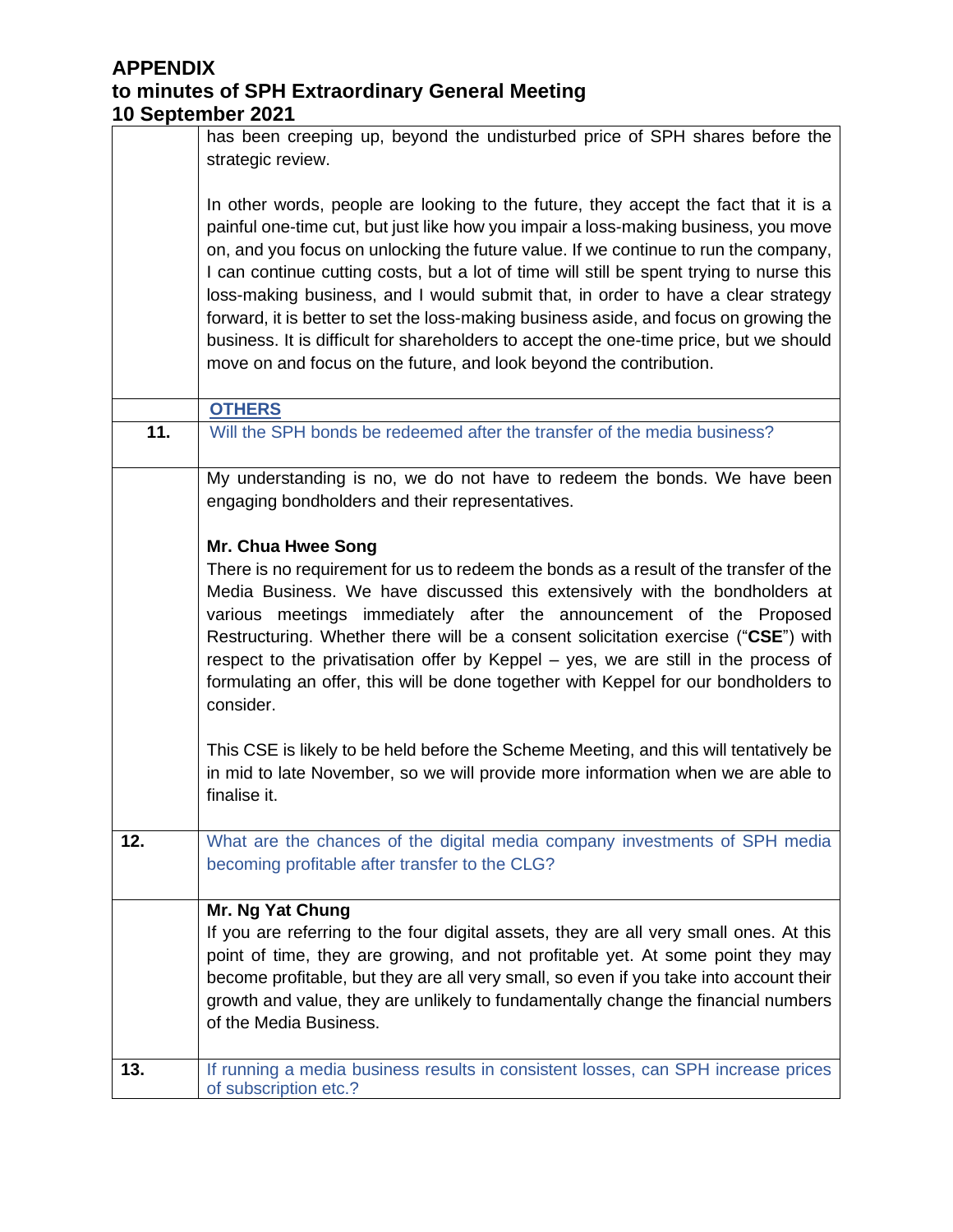That is the first reaction for a media business – that if you're losing money, you should also look at how to raise subscription. In the last 5 years, we have raised our subscription prices, or conducted what we call cover price revision exercises. We have increased the prices of our Straits Times, Business Times, Zaobao subscription.

Every time we increase the cover price, we see significant cancellations in subscriptions. It is not as if consumers will continue to pay the higher price, which will obviously help SPH to manage its business better. In fact, a significant number of subscribers refuse to pay the slight or small increases which we have initiated in the past years and will cancel their subscription. So, the total effect, or the net financial impact of cover price increase, is not that straightforward. You don't raise it by 10% and get 10% more in subscription revenue. In some cases, we may end up with a slight decrease in subscription revenue because of cancellations.

We have been very careful in making cover price revisions too frequently. Because we are worried that too many people will cancel their subscription, and the net effect for SPH would be negative.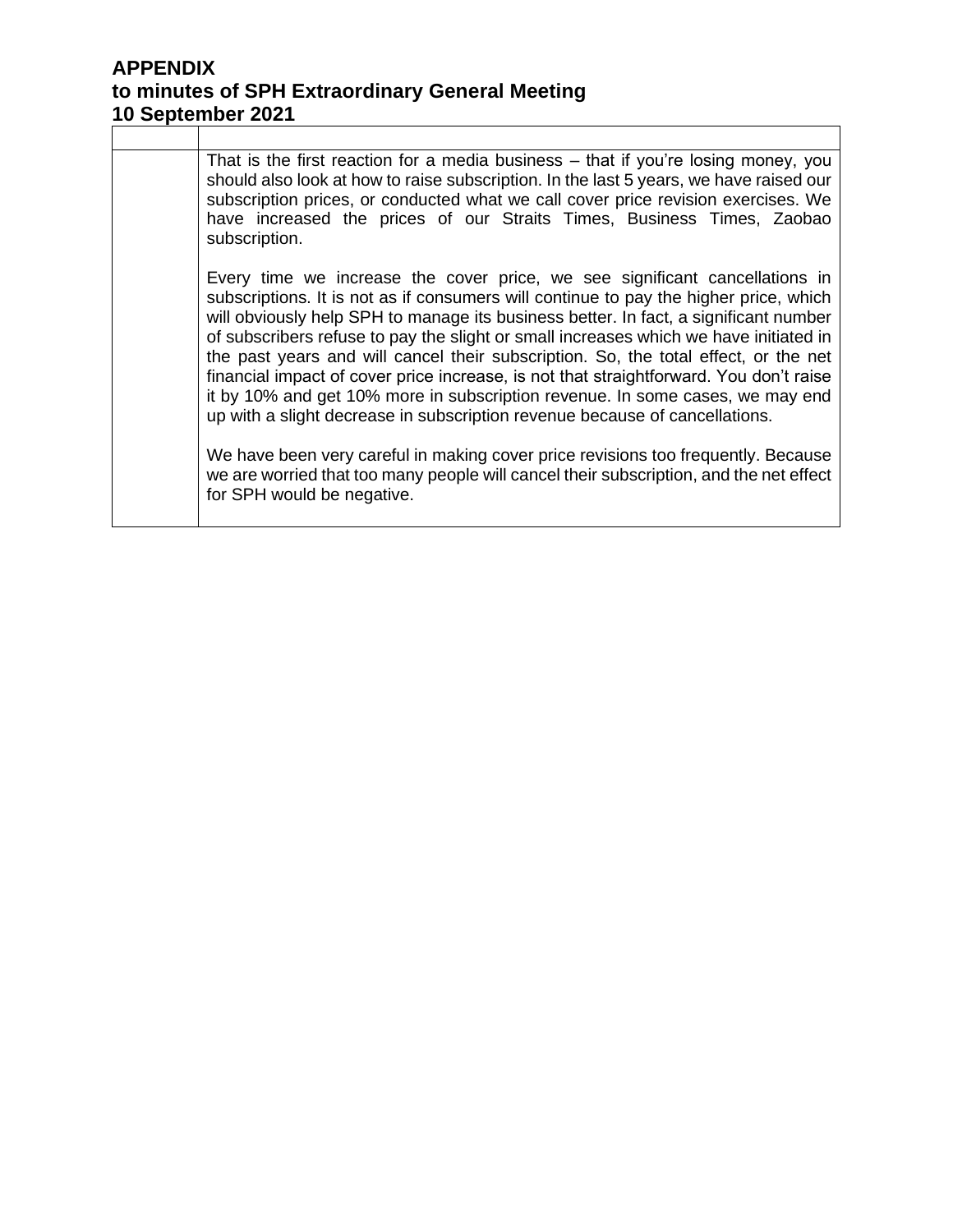## **APPENDIX to minutes of SPH Extraordinary General Meeting 10 September 2021 Questions regarding the proposed Scheme and privatisation by Keppel**

| 14. | Given that after Keppel's privatisation, they will only be two REITs that have nothing<br>to do with SPH, what is the long term strategy of SPH after this media restructuring?                                                                                                                                                                                                                                                                                                                                                                                                                                                                                                                                                                                                                                                                                                   |
|-----|-----------------------------------------------------------------------------------------------------------------------------------------------------------------------------------------------------------------------------------------------------------------------------------------------------------------------------------------------------------------------------------------------------------------------------------------------------------------------------------------------------------------------------------------------------------------------------------------------------------------------------------------------------------------------------------------------------------------------------------------------------------------------------------------------------------------------------------------------------------------------------------|
|     | Mr. Ng Yat Chung<br>If the Keppel privatisation succeeds, then the strategy for SPH is for Keppel to<br>answer. If the shareholders do not approve the privatisation offer, then the Scheme<br>falls away, and as I said in my presentation, the management stands ready to grow<br>the non-media business after the de-merger of the Media Business. If the<br>privatisation succeeds, shareholders will get the cash and the two REITs, they will<br>not own any more SPH shares, and the strategy for SPH under Keppel will be for<br>Keppel to decide.                                                                                                                                                                                                                                                                                                                        |
| 15. | Why does SPH want to sell its assets to Keppel Corp if the share price has improved<br>after the de-merger of the SPH media business?                                                                                                                                                                                                                                                                                                                                                                                                                                                                                                                                                                                                                                                                                                                                             |
|     | We know that once we have de-merged the Media Business from SPH, and the<br>provisions of the NPPA fall away from SPH, the fact that as of now, it doesn't have<br>shareholding of more than 5% by any individual or by groups of individuals, means<br>that the company itself is open to all kinds of interest. People will want to take shares<br>in the company, people will want to acquire bits and pieces of the company, because<br>there is no longer any control over the ownership. The absence of a controlling<br>shareholder will mean that this will become very chaotic for the management.                                                                                                                                                                                                                                                                       |
|     | The Board knowing that this could be a scenario after the de-merger, decided to<br>embark on a two-step process to determine a better outcome for shareholders of<br>SPH without its Media Business. This two-step approach is a competitive approach,<br>where interested parties were given access to information after they have signed<br>non-disclosure agreements, to consider whether they will take an active interest in<br>SPH. A significant number of parties did indicate interest, and some of them moved<br>on to the second stage where they made a firm and final offer for their interest in<br>SPH. As it turns out, Keppel was the party that made what the Board had considered<br>to be the most appropriate, most complete, and most acceptable offer, which is why<br>the Board had put it across to shareholders for your scrutiny and for your consent. |
|     | It is not that the Board had on its own decided to sell the assets to Keppel – no, that<br>is not how it happened. It is a competitive process, other parties were involved, and<br>Keppel made the offer which the Board considered to be the most appropriate. But<br>this will be discussed in greater detail in connection with the Scheme Meeting, and<br>after an appointed independent financial advisor has the opportunity to scrutinise<br>the offer against the SPH (minus media) financial position, to opine on whether it is<br>a reasonable and fair offer. This will be discussed in connection with the Scheme<br>Meeting.                                                                                                                                                                                                                                       |
| 16. | Why did Keppel not propose to issue Keppel Corp shares to SPH shareholders<br>instead of the current combination of cash, SPH REIT and Keppel REIT?                                                                                                                                                                                                                                                                                                                                                                                                                                                                                                                                                                                                                                                                                                                               |